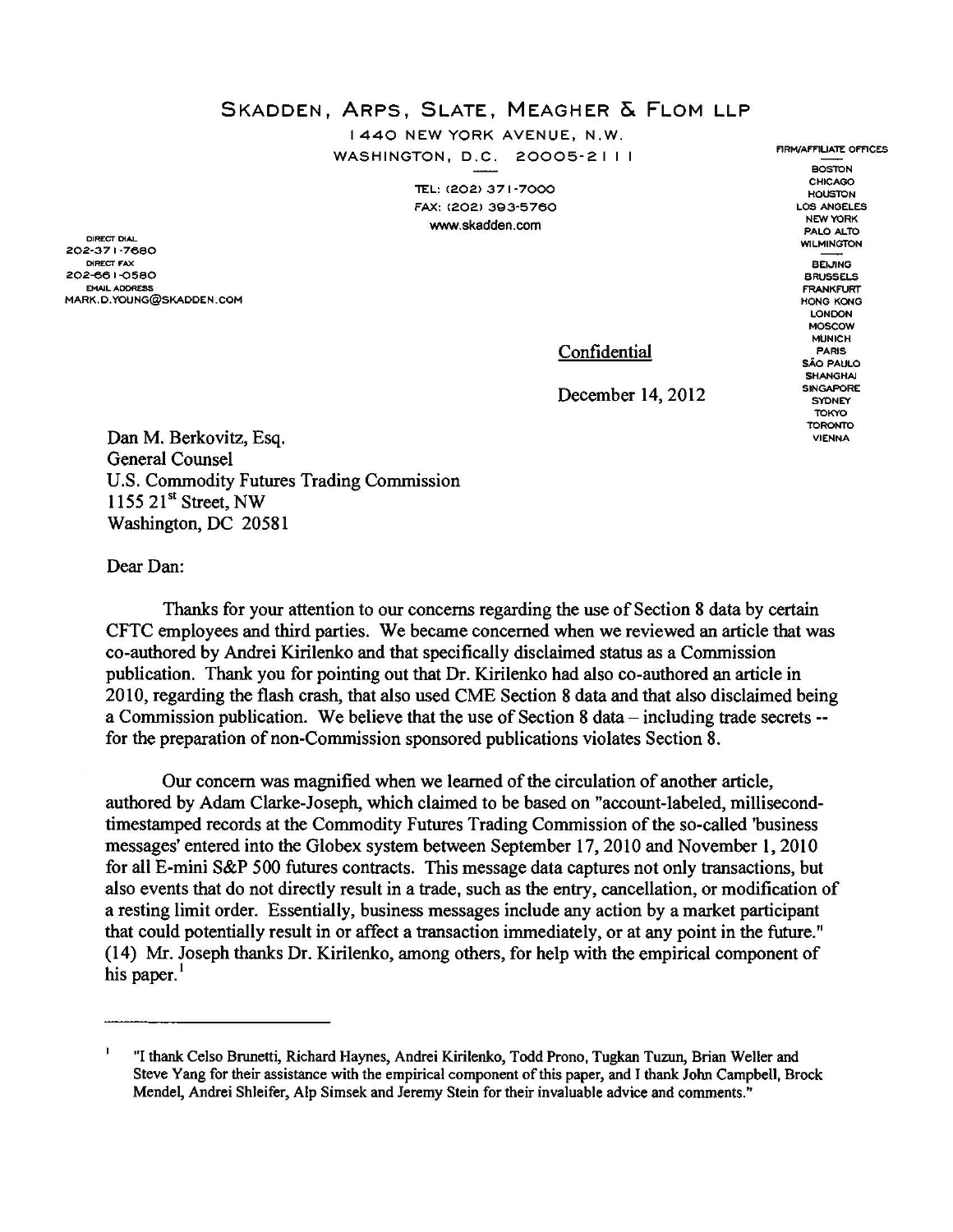Dan M. Berkovitz, Esq. December 14, 2012 Page 2

It appears that the Commission's Chief Economist has both used Section 8 data and provided access to Section 8 data to non-CFTC economists and their assistants for purposes of published academic research in violation of Section 8. We appreciate that your Office is looking into this situation.

In order to avoid any doubt, we have listed below the issues that we believe are raised by this conduct.

1. Has the Commission authorized its Chief Economist to use Section 8 data for purposes of his academic research? Is the choice of research topic reviewed in advance by any officer of the Commission? If so, which officer? Are the Commissioners given any advance notice that the research is being conducted? Are the Commissioners required to give formal approval before the research is published?

2. If the Commission has authorized its Chief Economist to use Section 8 data for purposes of his academic research, what is the statutory or other legal basis for that authorization?

3. What system of supervision is in place to review any such research before publication, and what was done in the cases referenced above? Who approved the publication of Dr. Kirilenko's research? Who approved the selection of individuals to whom the data was provided? In what form was the data provided? What specific data elements were provided? What safeguards were employed to protect the data that was exposed to non-Commission employees? Did Dr. Kirilenko or anyone else at the CFTC utilize data aliasing mechanisms to protect identifying data elements? What data is allowed to leave CFTC premises? If so, what was done to protect that data after it leaves the premises? Is the data provided to third parties reviewing the research as part of a peer review process? What processes are in place to provide assurance that all data provided to third parties is returned to the CFTC and is not used by third parties for any reason not authorized by the CFTC?

4. Absent specific Commission authorization, does the Chief Economist have authority to use Section 8 data for purposes of his academic research?

5. Has the Commission or the Chief Economist authorized non-Commission employees, including "academics" or their assistants, to have access to Section 8 data for any purpose?

6. If so, for what purpose, subject to what limitations and protections and under what legal authority?

7. If the Commission or its Chief Economist provides Section 8 data to non-Commission employee "academics," how does the Commission select which non-Commission employee "academics" to favor with Section 8 data for their private research?

As you might expect, a number of customers of our client CME Group, Inc. have expressed their concern that Section 8 data has been shared with non-Commission employees engaged in academic research. CME provides that data to the Commission and its staff